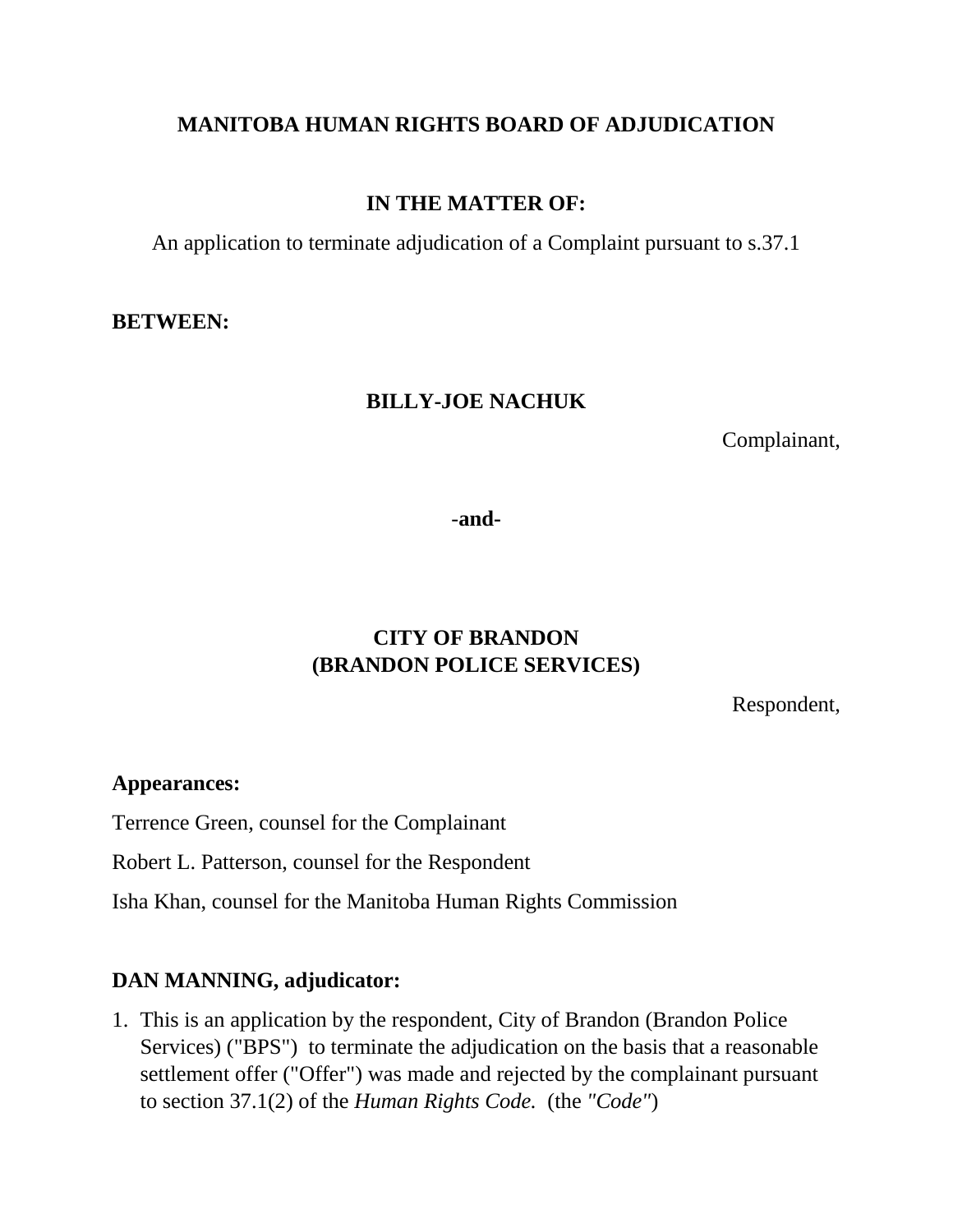## **The Complaint**

- 2. A Complaint of Discrimination ("Complaint") dated 7 June 2011 was filed by Billy-Jo Nachuk alleging that on 16 April 2011, three on-duty police officers employed by BPS behaved in a manner that if proven would amount to discrimination under section 13 of the *Code.*
- 3. In the Complaint Mr. Nachuk describes himself as a decorated Canadian Forces member who at the time was suffering from "Occupational Stress Injuries which include: PTSD, major depression, anger, trust, anxiety and stress issues." He has been hospitalized previously due to suicide related incidents. Through the Manitoba Search and Rescue, ("MSAR") Elite Service Dog Program, Mr. Nachuk trained with a service dog (Gambler) to minimize his functional limitations. Gambler and Mr. Nachuk were evaluated and certified, as an active service dog team on March 25 2011.
- 4. His psychiatrist has stated that having a service dog "greatly alleviated" his level of distress. On this particular day he went out with a friend and his service dog, Gambler, to the Keystone Motor Inn Lounge ("Keystone") to socialize. It was the first time in two years that he had attempted to socialize in such a public space.
- 5. About an hour after he arrived he was approached by an employee of Keystone who told him he had to remove his service dog, Gambler, from the premises. Mr. Nachuk produced Gambler's certification papers which the employee took and produced to three BPS officers who were on scene. The BPS officers approached Mr. Nachuk's table and spoke with him.
- 6. Mr. Nachuk alleges that one officer asked, "So what's with the dog?" to which he replied "it is a service dog." Mr. Nachuk describes the officer as responding "aggressively", "Why? You're not blind!" Mr. Nachuk tried to explain his situation but was interrupted by the same officer who said, "You're not going to be doing a search tonight, either." He continued to try and explain what kind of dog his service dog was but the officers "refused to listen." A second officer told him that the manager wanted the dog out and that he "was very close to being thrown in jail." At this point, "feeling totally degraded" he took his coat and he, his friend and his dog Gambler were escorted out of the bar by the police.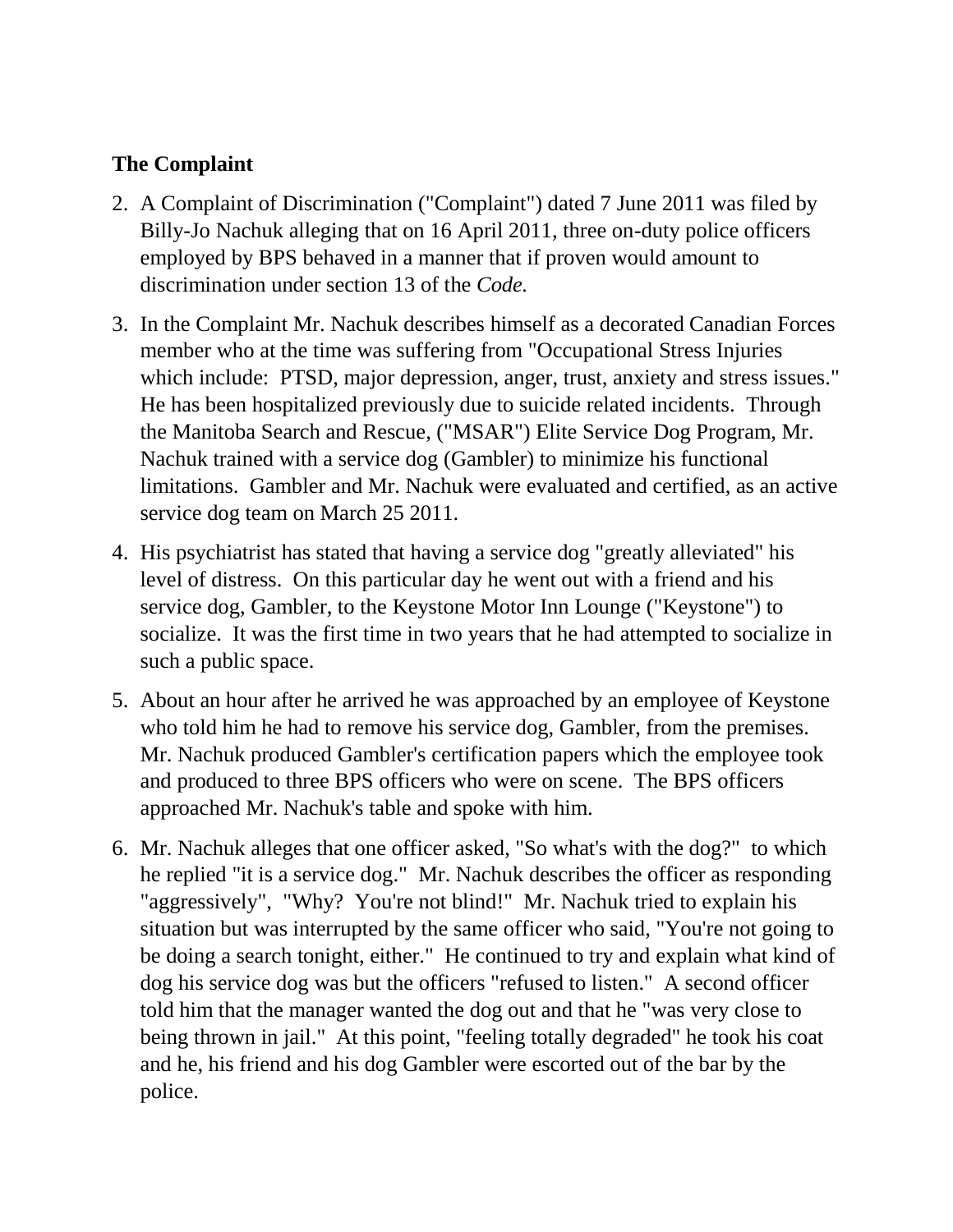- 7. Mr. Nachuk alleges that as a result of this incident he felt that his mental health had regressed and was told by his Mental Health Clinician that it would "likely require considerable work ... to recapture the gains made in therapy over the past year."
- 8. Mr. Nachuk filed an identical Complaint of Discrimination against Keystone. That matter has been resolved but is relevant to this decision.
- 9. The respondent denies the allegation as outlined in his Response dated November 30, 2011.

# **Proceedings**

- 10.Adjudicator Lawrence Pinsky is designated to adjudicate the complaint and multi-day hearing dates have been set commencing 19 May 2014. It is anticipated that the hearing will be approximately one week.
- 11.On 14 March 2014, the respondent presented a without prejudice and without admission of liability settlement offer that was rejected by the Complainant on the 24 of March 2014.
- 12.To summarize the Offer: The respondent has made revisions to the BPS policy with respect to service animals which was distributed amongst its Members and the Manitoba Human Rights Commission ("MHRC"). The respondent endeavours to have ongoing involvement of the MHRC staff in the training of new recruits for the BPS. The respondent has made a commitment to continue to support widely recognized and accredited organizations where service animals are utilized. BPS is prepared to pay general damages of \$5,500 under section 43(2)(c) of the *Code*. Absent from the Offer are legal costs under 43(2)(b) and exemplary damages under section 43(2)(d).
- 13.Adjudicator Lawrence Pinsky advised the Chief Adjudicator that it was necessary to appoint an adjudicator for the purposes of considering a settlement offer in accordance with section 37.1(1) of the *Code.* On 24 March 2014, pursuant to section 37.1(1), I was designated by the Chief Adjudicator to determine if the settlement offer was reasonable. Written material was filed by all parties and an oral hearing was conducted on the 16 April 2014 by teleconference.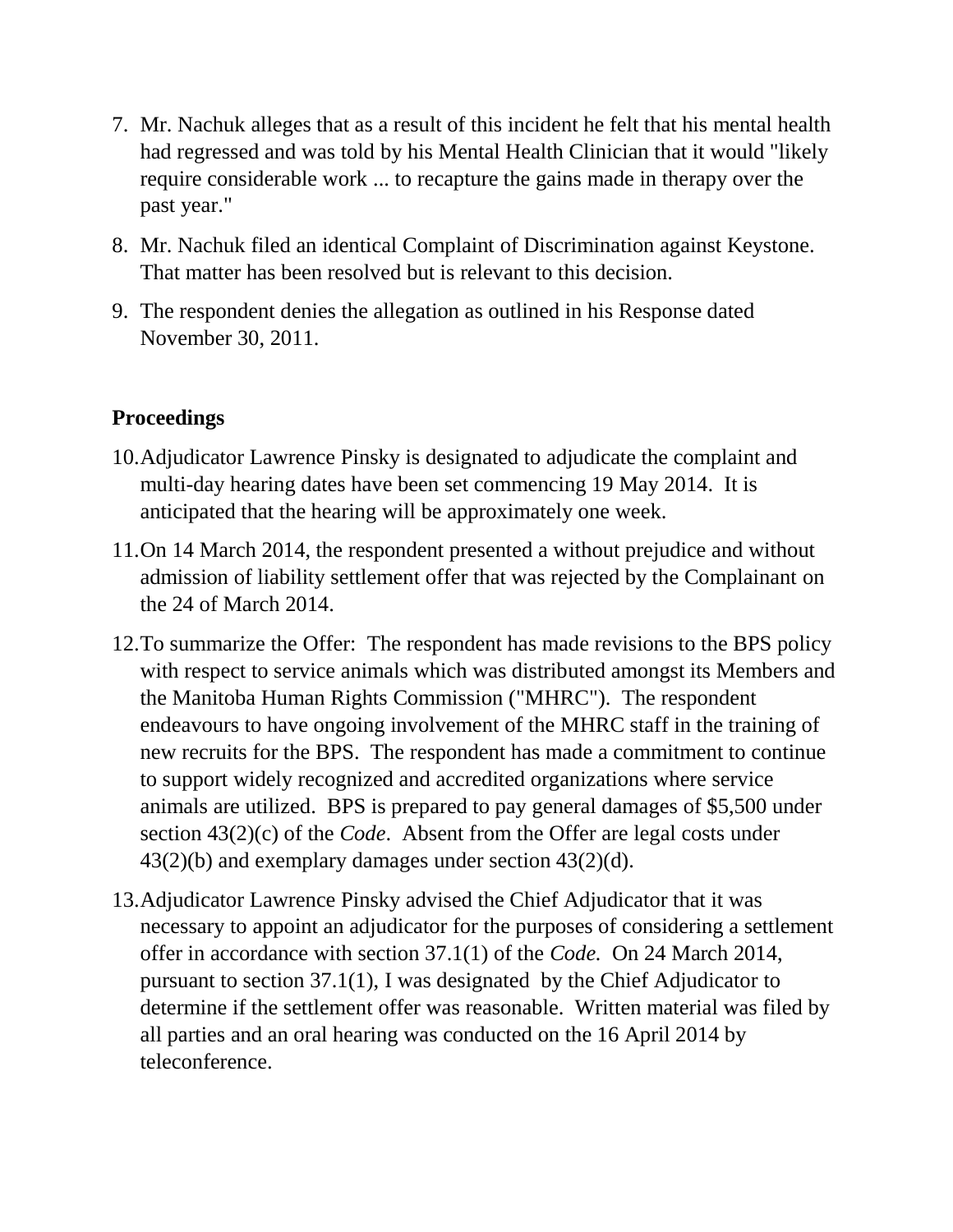### **Position of the Parties**

14.Essentially the issue is money. The respondent suggests that \$5,500 is reasonable for general damages pursuant to 43(2)(c) whereas the Commission and the complainant disagree. The complainant argues that a reasonable Offer should include legal fees and exemplary damages. The Commission takes the position that there is no evidence of conduct that would result in exemplary damages and furthermore that there is no evidence that would warrant an award for costs under the *Code.* 

### **BPS**

- 15.The respondent takes the position that the Offer in its entirety is reasonable given the totality of the circumstances. The Offer addresses each of the remedial clauses contained within Section 43(2). The respondent argues that there ought to be no financial compensation for legal fees pursuant to s.43(2)(b) and that there should be no finding of recklessness or malice pursuant to section  $43(2)(d)$ .
- 16. With respect to quantum under  $s.43(2)(c)$  the respondent points out that the highest award from a Manitoba Human Rights Board of Adjudication is \$7,750 in *Garland v. Scott Tackaberry o/a Grape & Grain,* 2013 CanLII 21646 (MB HRC).
- 17.The respondent also submits the Offer is reasonable in light of previous decisions. In *Metaser v. Jewish Community Campus of Winnipeg Inc.* 2013 MHRBAD 6, 2013 CanLII 6107, a settlement proposal of \$5,250 was deemed reasonable for damages in relation to a matter that involved sexual harassment in the workplace over an extended period of time. In *CR v. Canadian Mental Health Association, Westman Region*, 2013 CanLII 125 a \$4,000 award was granted in a case involving discrimination in employment. In *Korsch v. The Human Rights Commission*, 2011 MBQB 222, a case involving discrimination in the workplace, Madame Justice Simonsen reviewed awards made under this head of damage and observed that the range at that time was \$1000 to \$4000.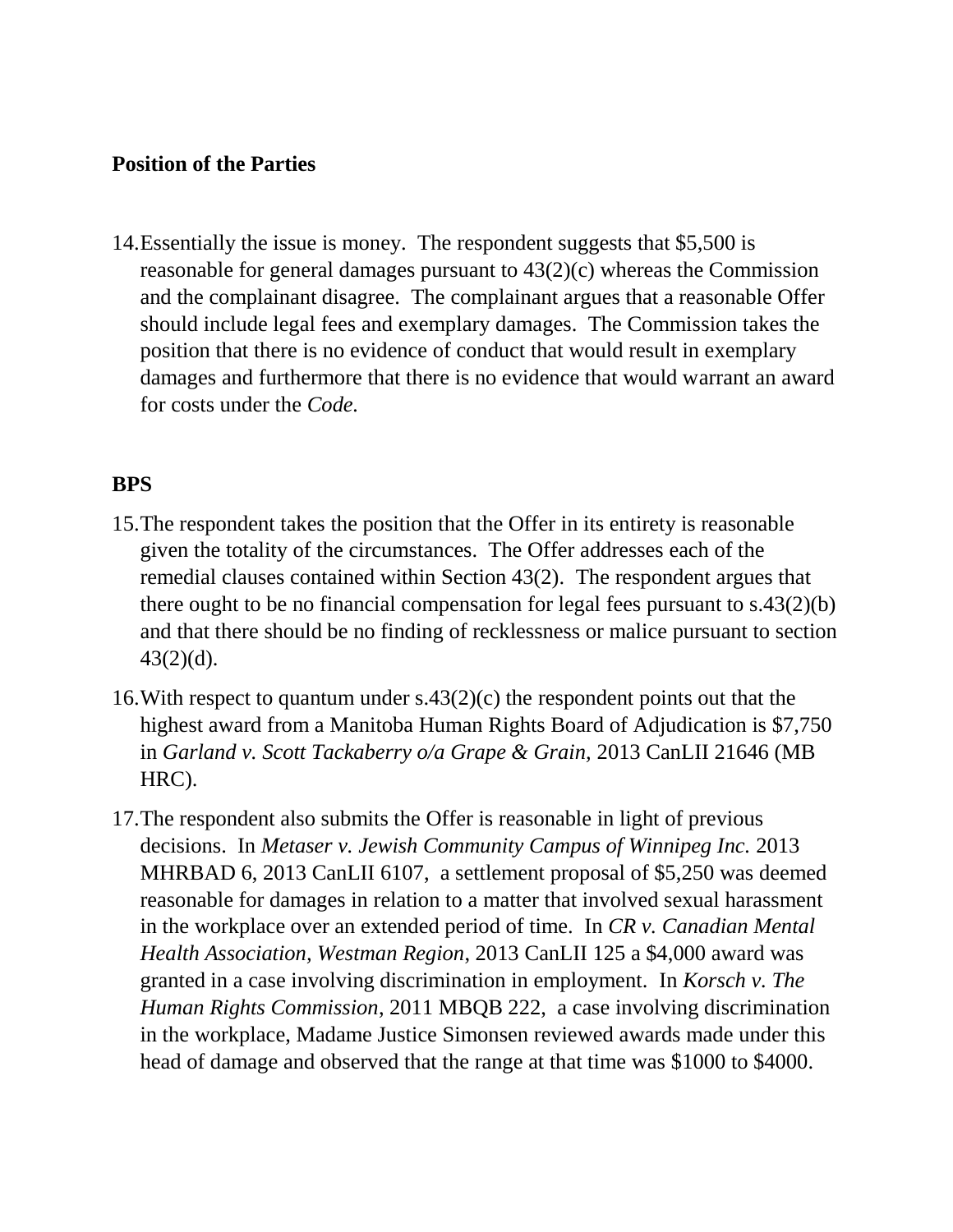18.With respect to general damages the respondent suggests there is another factor I should consider. It is their "firm belief" that the complainant received financial compensation from Keystone. They argue that these are identical complaints and that if financial compensation was paid by Keystone then that is relevant to these proceedings. The complainant should not be entitled to "*double recovery*," from BPS and Keystone. Any financial compensation already received from Keystone would factor in to the reasonableness of the respondent's offer. The respondent argues that the Board should compel the complainant to disclose and confirm exactly what was received from Keystone for compensation and other relief. Counsel for the respondent suggests that an *in camera* hearing might accommodate a balance between respecting possible confidentiality terms reached with Keystone and yet providing relevant facts to determine if the offer is reasonable.

#### **The Commission**

- 19.The Commission takes the position that \$5,500 is not reasonable so as to require the termination of the adjudication of the proceedings. Previous general damages awards in Manitoba provide limited guidance as to what an adjudicator would likely award if this complaint were adjudicated because there are no cases in Manitoba under the *Code* that involve discrimination in the provision of services against an individual who relies on a service animal to assist with managing mental health symptoms.
- 20.The Commission argues that exemplary damages are not likely to be included in an adjudicator's award given that recklessness and malice must be proven to be awarded relief under this head of damages. In this case, the Commission takes the position that there is no such evidence.
- 21.The Commission suggests that section 43(2)(b) is not the appropriate remedial provision to seek legal costs and points to section 45(1) that states that parties to an adjudication must pay their own costs. The Commission submits that there is no evidence in this case that either the Complaint or Reply are frivolous or vexatious and that neither party has met the burden set out in subsection 45(2) of the *Code*.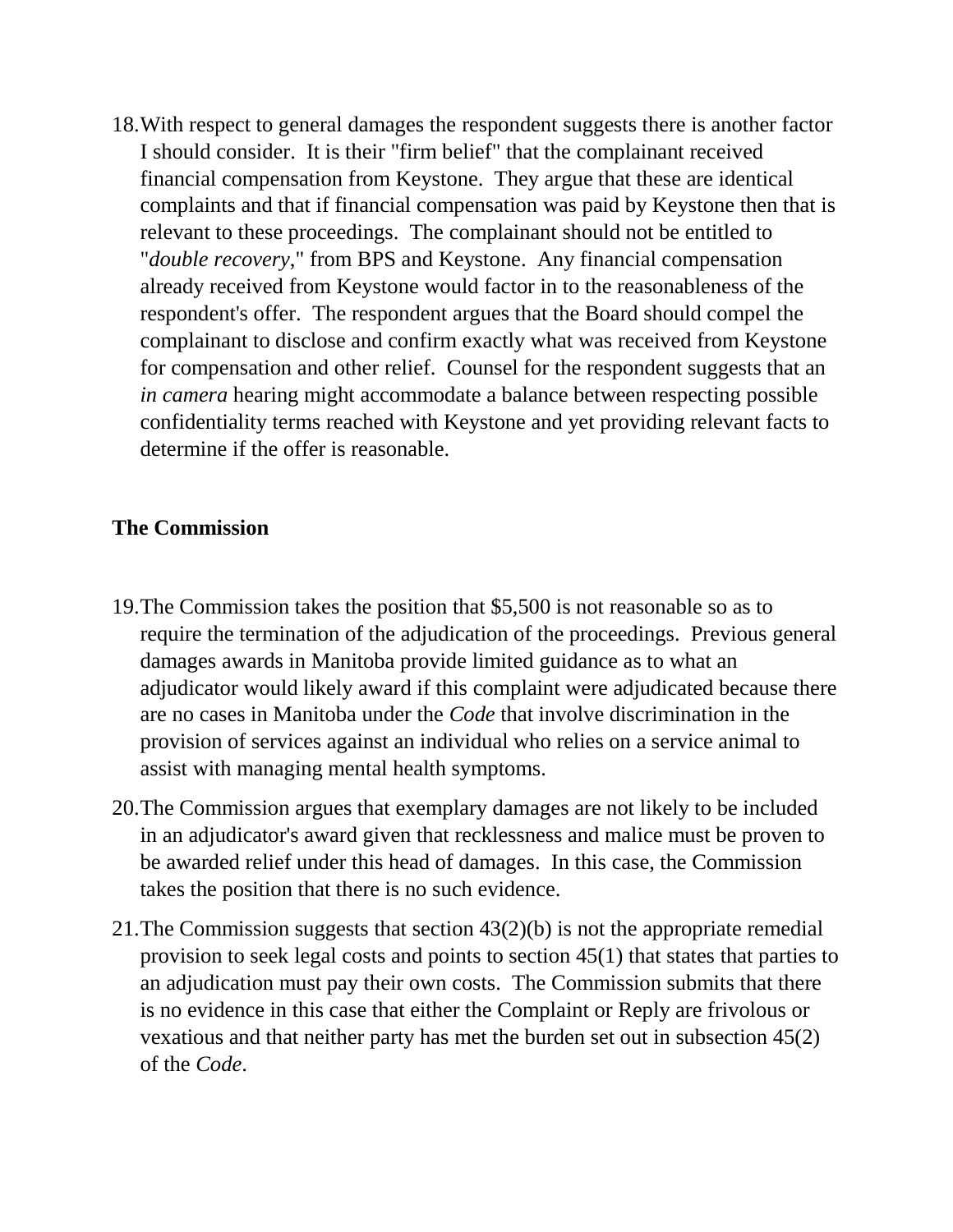22.The Commission takes the view that the Keystone complaint has no relevance to the assessment of the reasonableness of the Offer. The Commission argues an adjudicator determining the matter would assess liability and therefore the applicable remedy as against each of the respondents individually based on their respective involvement in contravening the *Code.* Therefore, the complainant cannot obtain "double recovery" because any offer to remedy the complaint must be focused on putting the complainant in the position he would have been in had the discrimination by the respondent not occurred.

## **The Complainant**

- 23.The complainant largely adopts the position of the Commission with respect to general damages under s.43(2)(c).
- 24.The complainant suggests that an order for legal costs should flow because "recent decisions across Canada" hold that mental health issues diminish an individual's ability to represent themselves. No authorities have been provided.
- 25.The complainant also suggests exemplary damages are reasonable based on the "special duty of care owed to a person with a disability as obligated by a Manitoba police officer under the *Police Services Act."*

#### **Analysis**

26.Section 37.1 reads:

37.1 If a complainant rejects a settlement offer made by the respondent after an adjudicator is appointed to hear the complaint, the adjudicator must terminate the adjudication if he or she considers the offer to be reasonable.

27.All parties agree that the test under s.37.1 of the *Code* is that which was enunciated by Adjudicator Lynne Harrison in *Mancusi v. 5811725 Manitoba Inc. (c.o.b. Grace Cafe City Hall),* 2012 MHRBAD 4 at paragraph 28: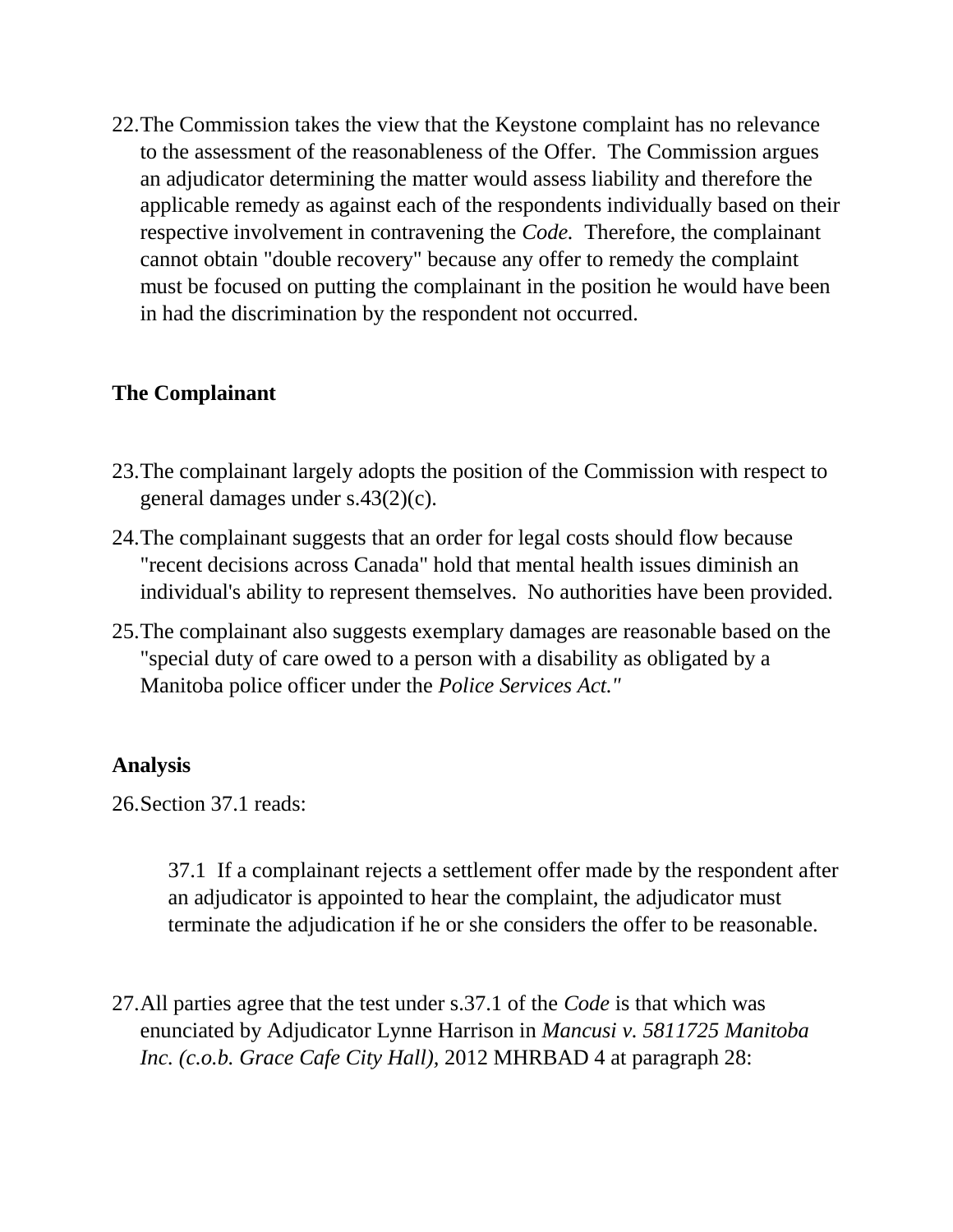"I accept, as the respondent has submitted, that the concept of reasonableness is different from that of appropriateness. It is not necessary that an offer to settle exactly mirror what an adjudicator would order. . . The question is whether the offer is reasonable, in that the relief which is offered "approximates" or is "the same or nearly the same" as "the relief sought by the complainant" that would otherwise be obtained if the complaint went to hearing, or the offer is equivalent to what the complainant could reasonably be expected to receive should the case proceed to a hearing" (citations removed)

- 28.Before commencing the analysis I must deal with an issue that arose regarding the information that I am to rely upon during my analysis of the Offer. Counsel for BPS made reference to observations and subsequent information that BPS collected in interviews from members involved. This information is not contained in the Complaint. For example, there was an observation that Mr. Nachuk and his friend were seen "singing and having fun" as they were heading in the direction of the "*Road House,"* another nearby licenced establishment. Another reference was made by counsel that one of the three members of BPS involved in the incident himself suffers from "PTSD," and "OSD." These are contentious issues of fact. For reasons below, I do not factor these or any other contentious factual assertions outside of the Complaint into my assessment of whether or not the Offer is reasonable for the reasons that follow.
- 29.In my view the proper role of an adjudicator determining the reasonableness of an offer under section 37.1 of the *Code* is to proceed on the basis that the allegations contained in the Complaint are proven. (See *Mancusi*, *supra*, at paragraph 22, and *Metaser*, *supra* at paragraph 10 and 11). It is an issue for the trier-of-fact, in this case, Adjudicator Lawrence Pinsky who is the adjudicator of first instance to resolve disputed issues of fact. It is not to be resolved by the adjudicator who is determining the reasonableness of the offer. As Adjudicator Robert Dawson put it in *Metaser, supra*: "It is important to recall that, while working from the assumption that the allegations in the complaint are proven, an adjudicator makes no finding of fact, and no one should infer that a respondent has violated the Code.*"*
- 30.The intent of section 37.1 is to eliminate the need for an expensive adjudicative process where the Respondent has made an offer that is found to reasonably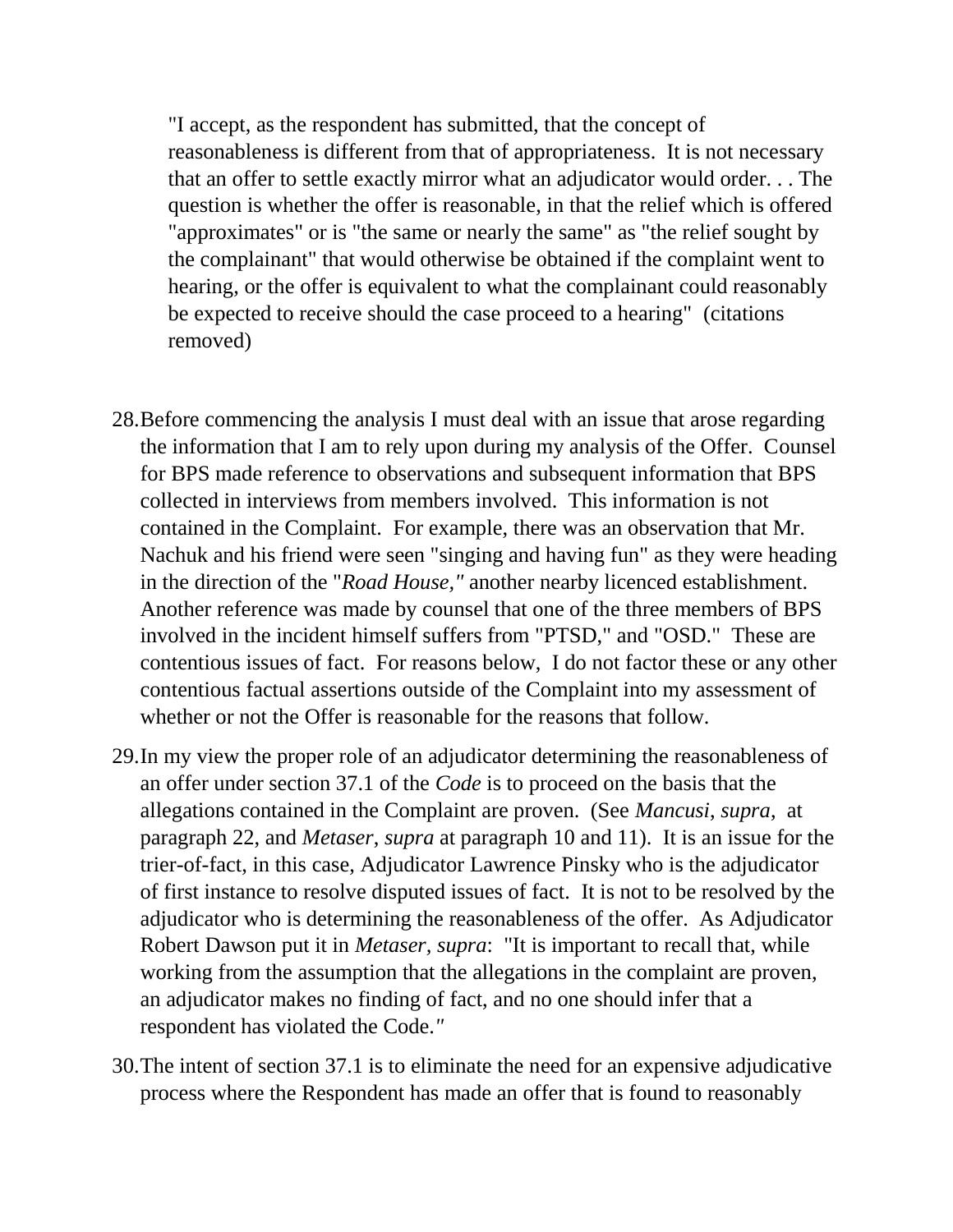approximate a remedy that an adjudicator would have ordered if proven after a hearing. The determination of disputed factual issues requires an adjudicator to hear evidence and make findings of fact and that cannot be the role of the adjudicator who is tasked to determine the reasonableness of an offer as intended by section 37.1

31.I therefore do not take into consideration facts that are not in the Complaint. I rely on the information in the Complaint and proceed as if the allegations are proven.

### **Should the Complainant be compelled to disclose the Keystone Settlement?**

32.For similar reasons I decline to compel the complainant to disclose the settlement terms (if they exist) relating to the Keystone complaint. The Keystone settlement may be relevant however it is my view that to make such an order would require me to embark on a fact-finding procedure which is not the role of an adjudicator under s.37.1.

# **The Offer**

## **43(2)(a) and 43(2)(e)**

33.The first and last heading of section 43(2) is not at issue. All parties agree that the Offer is reasonable with respect to section  $43(2)(a)$  and  $43(2)(e)$ . I agree.

## **42(b)**

34.I also find, based solely on the assertions in the Complaint, that the Offer reasonably addresses section 43(2)(b). The Supreme Court of Canada has reviewed similar remedial provisions in the *Canadian Human Rights Act* and decided that legal costs do not fall in similar worded provisions. See Canada *(Canadian Human Rights Comission) v. Canada (Attorney General)* , [2011] 3 S.C.R. 471 ("Mowat"). The complainant has not made an application under section  $45(2)$ .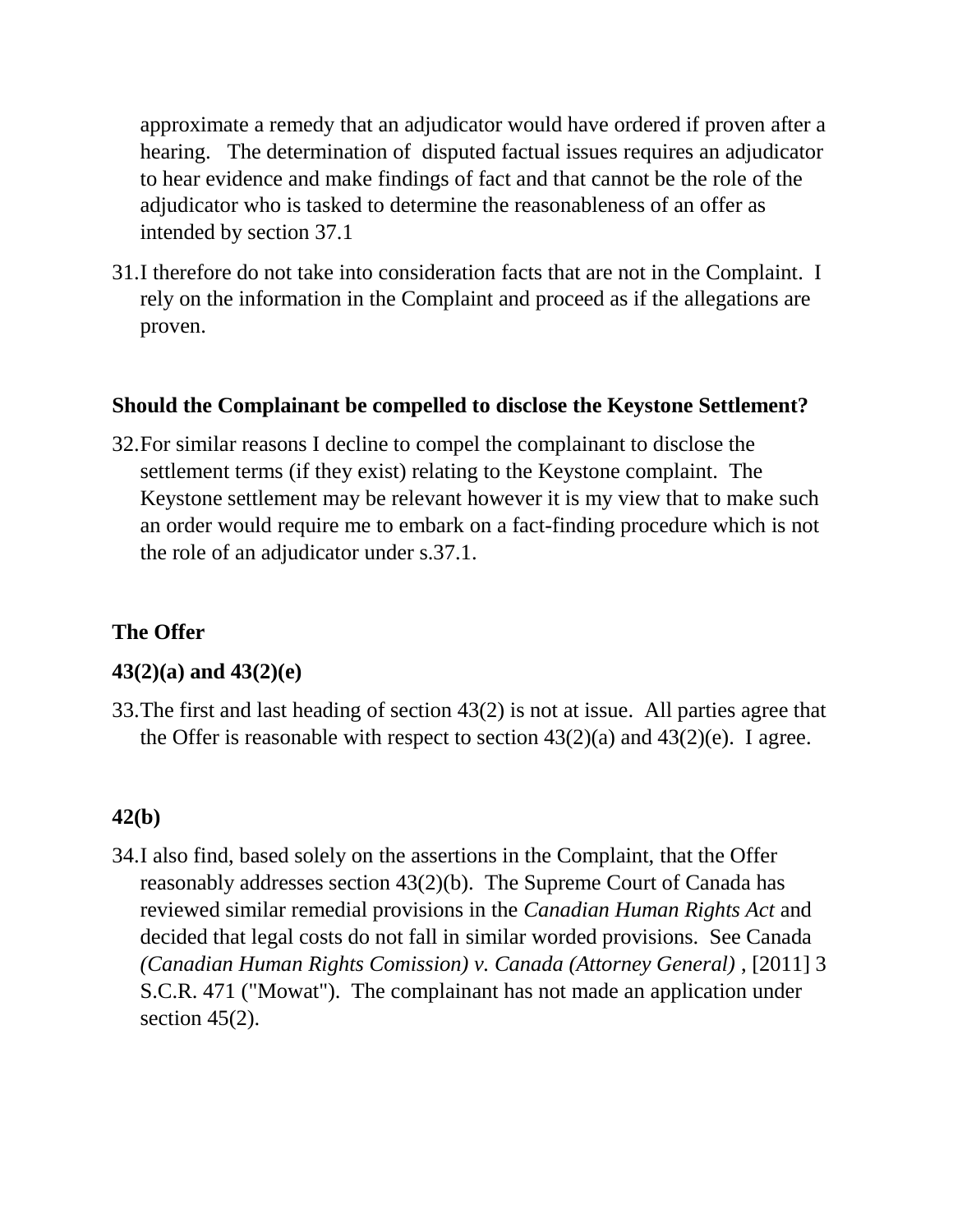## **43(2)(c)**

35. In *C.R. v. Canadian Mental Health,* supra, Adjudicator Lynne Harrison considered damages under this remedial provision:

"General damages, or in the language of the *Code,* "damages in such amount as the adjudicator considers just and appropriate for injury to dignity, feelings or self-respect" may be ordered pursuant to clause 43(2)(c) of the *Code.* What is "just and appropriate" will depend on the particular facts and circumstances of each case. Guidance on this issue may be drawn from the relevant authorities."

36. Adjudicator Lynne Harrison also referred with approval a passage in *Budge v. Thorvaldson Care Homes Ltd,* decision of Adjudicator Peltz dated March 2002 (found online at www.manitobahumanrights.ca/decisions.html):

Although damage awards in human rights cases historically were small in size, they have become progressively more substantial in recent years. It is now a principle of human rights damage assessments that damage awards ought not be minimal, but ought to provide true compensation other than in exceptional circumstances for two reasons. First, it is necessary to do this to meet the objective or restitution . . . Second, it is necessary to give true compensation to a complainant to meet the broader policy objectives of the *Code*. It is important that damage awards not trivialize or diminish respect for the public policy declared in the Code*. Cameron v. Nel-Gor Castle Nursing Home* (1984) 5 C.H.R.R. D/2170, approved in *Miller*, a 1995 decision cited earlier at para. 201 . .

- 37.The cases that the respondent relies upon in support of the reasonableness of their offer under section  $43(2)(c)$  are all distinguishable from this case. The most significant distinguishing feature is that none of these cases involve an allegation of a breach of the *Code* by police officers in the execution of their duty. In my view a further distinguishing factor is the vulnerability of the complainant and that the discrimination bears directly on his vulnerability. Therefore previous general damage awards made in Manitoba can only provide limited guidance as to what an adjudicator would award.
- 38. I conclude that the Offer fails to reasonably approximate what an adjudicator would award under the head of general damages. I rely on the following factors to draw this conclusion: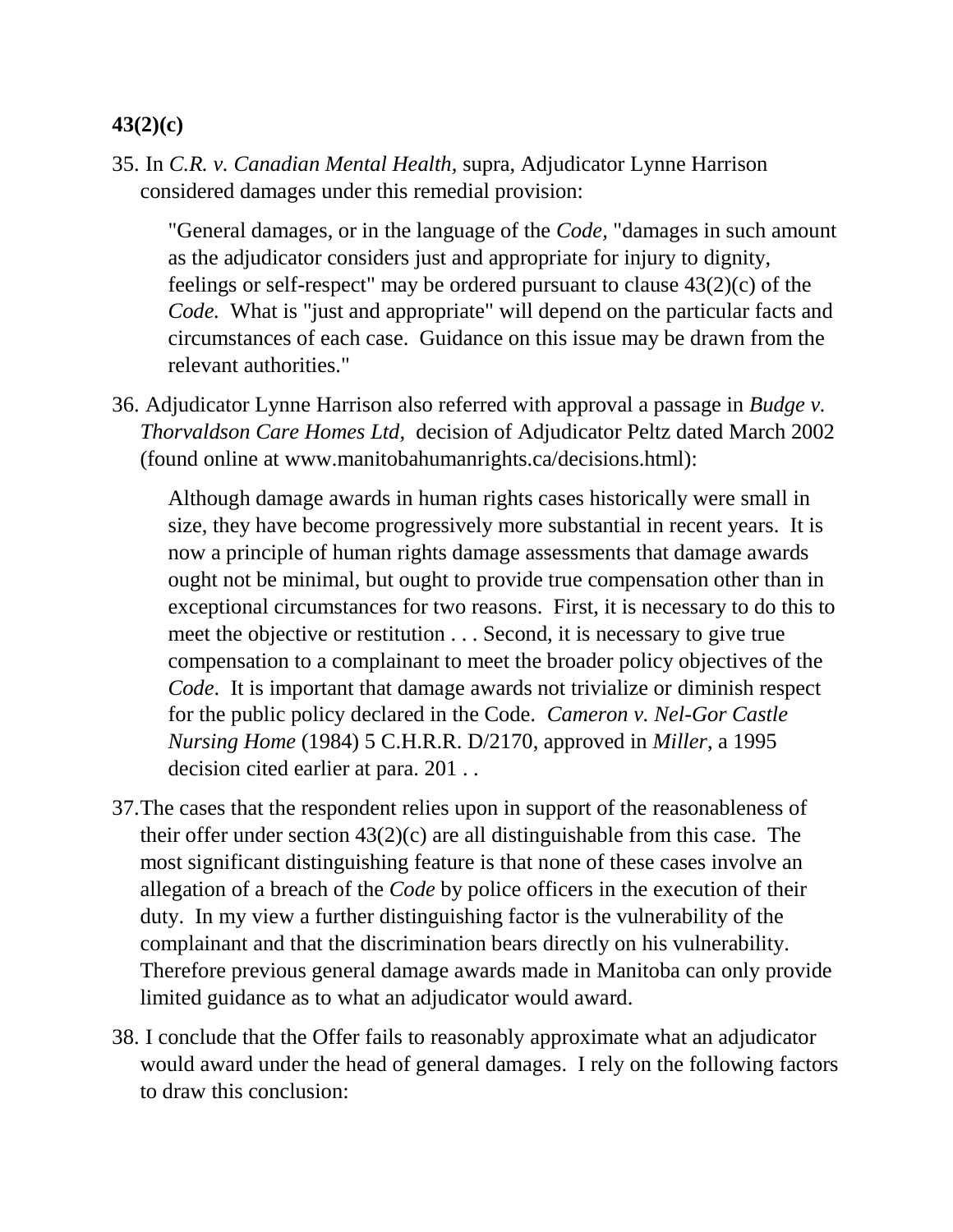- a. The complainant, given his various mental health issues, was particularly vulnerable in the situation in which he was placed by BPS. He had been hospitalized in the past due to suicide related incidents. This was his first time in two years that he had attempted to socialize in such a public space. As such injury to dignity as a result of these allegations would be exacerbated as a result of his pre-existing medical condition as outlined in the Complaint.
- b. Manitobans expects that police uphold, not transgress, the *Code.* This is enshrined in legislation as the preamble to the *Police Services Act,* S.M. c. 32 which states, "AND WHEREAS the importance of safeguarding the fundamental rights protected by the *Canadian Charter of Rights and Freedoms* and *The Human Rights Code* is recognized by all." Furthermore, if proven, veiled threats of incarceration ("(you are) very close to being thrown in jail") suppressed the complainant's attempt at explaining the legitimate reason for having his service dog. These factors also exacerbate injury to dignity, feelings, and self-respect.
- c. Being escorted out of a public premise by police officers in this manner was "degrading" to the complainant and allegedly exacerbated his symptoms such that his mental health had regressed and would likely require considerable work to recapture gains made in therapy over the previous year.
- 39. I am therefore not satisfied that the Offer reasonably approximates what an Adjudicator would award under section 43(2)(c).

# **43(2)(d)**

40.The complainant argues that a reasonable Offer should include compensation under the head of exemplary damages. I am satisfied that I do not need to decide whether or not the allegations of the complainant, if proven, would amount to evidence of "malice or recklessness". I do not need to decide because for reasons already discussed, the Offer does not reasonably approximate what an adjudicator would award for general damages pursuant to  $s.43(2)(c)$ .